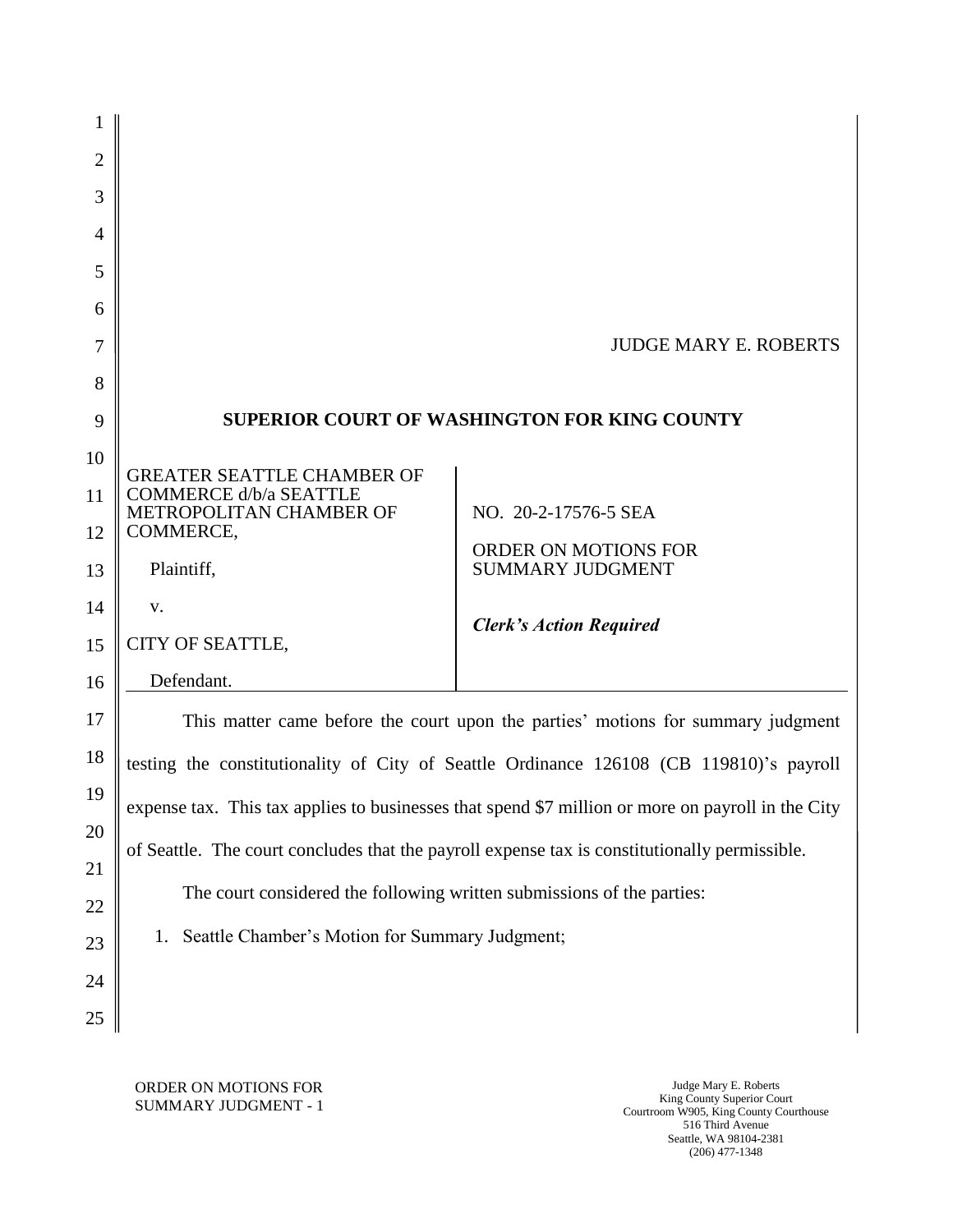| 1              |                                                                                              | 2. Declaration of Robert L. Mahon in Support of the Seattle Chamber's Motion for      |
|----------------|----------------------------------------------------------------------------------------------|---------------------------------------------------------------------------------------|
| $\overline{2}$ |                                                                                              | <b>Summary Judgment;</b>                                                              |
| $\mathfrak{Z}$ |                                                                                              | 3. Defendant City of Seattle's Memorandum in Opposition to Plaintiff's Motion for     |
| $\overline{4}$ |                                                                                              | Summary Judgment;                                                                     |
| 5              |                                                                                              | 4. Declaration of Kent Meyer in Support of Defendant City's Memorandum in Opposition  |
| 6<br>$\tau$    |                                                                                              | to Plaintiff's Motion;                                                                |
| 8              |                                                                                              | 5. Seattle Chamber's Reply Memorandum in Support of its Motion for Summary            |
| 9              |                                                                                              | Judgment;                                                                             |
| 10             |                                                                                              | 6. Defendant City of Seattle's Motion for Summary Judgment;                           |
| 11             |                                                                                              | 7. Declaration of Kent Meyer in Support of Defendant City's Motion for Summary        |
| 12             |                                                                                              | Judgment;                                                                             |
| 13             |                                                                                              | 8. Seattle Chamber's Opposition to the City of Seattle's Motion for Summary Judgment; |
| 14             |                                                                                              | and                                                                                   |
| 15             |                                                                                              |                                                                                       |
| 16             |                                                                                              | 9. Defendant City of Seattle's Reply Brief in Support of Motion for Summary Judgment. |
| 17             |                                                                                              | The court also considered oral argument at a hearing on May 28, 2021, from James F.   |
| 18             |                                                                                              | Williams on behalf of plaintiff Greater Seattle Chamber of Commerce d/b/a Seattle     |
| 19             | Metropolitan Chamber of Commerce ("Seattle Chamber"), and from Kent C. Meyer on behalf       |                                                                                       |
| 20             | of the City of Seattle ("the City"). Counsel appeared at the hearing remotely, via Zoom. The |                                                                                       |
| 21<br>22       | court was physically present in the open court room.                                         |                                                                                       |
| 23             | The City on July 6, 2020 passed Ordinance No. 126108 (CB 119810) ("payroll expense           |                                                                                       |
| 24             | tax"), imposing a payroll expense tax on certain entities engaged in business in the City of |                                                                                       |
| 25             |                                                                                              |                                                                                       |

## ORDER ON MOTIONS FOR SUMMARY JUDGMENT - 2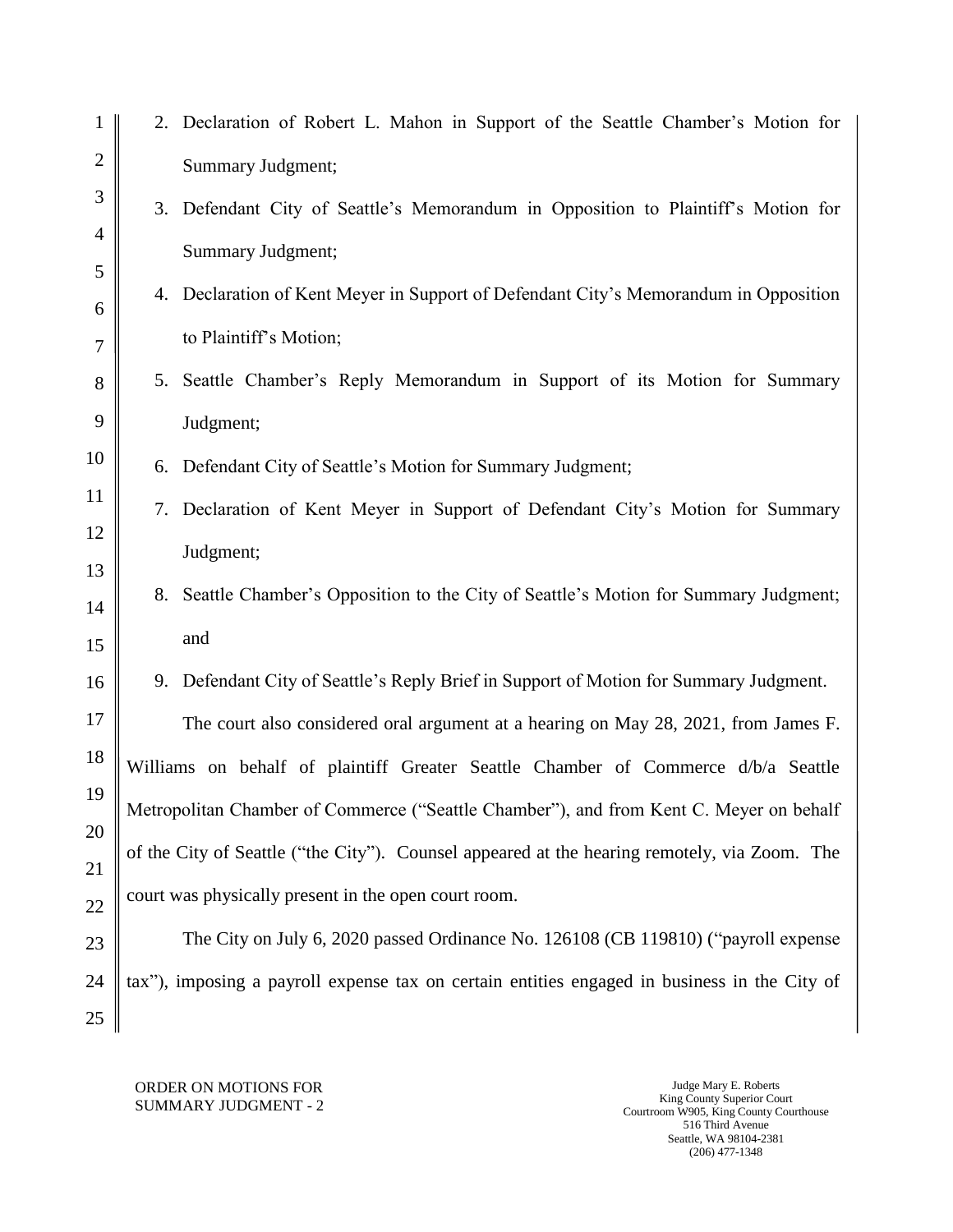1

Seattle. Ordinance 126109 was passed the same day, establishing a spending plan for the proceeds generated by the payroll expense tax. The City Council made extensive findings related to current health, fiscal, and social crises to support the ordinances.

The payroll expense tax applies to every business entity "engaging in business within Seattle." SMC 5.38.030.A.<sup>1</sup> It is based on each covered business's "payroll expense," which is defined as "compensation paid in Seattle to employees." SMC 5.38.030. "'Compensation,' includes all remuneration as defined in RCW 50A.05.010 for the Washington Family and Medical Leave Act "earned for services rendered or work performed." SMC 5.38.020.

Businesses with payroll expense in the prior calendar year of less than \$7 million are exempt from the tax. SMC 5.38.040A. A variety of specifically named types of businesses are also exempt. The tax has a progressive rate structure, in that it has three tiers that increase as a business's payroll expense in Seattle increases.

Finally, and importantly, the tax is levied on the business entity, not the employee; taxpayers "may not make any deductions from the employees' compensation to pay" for the tax. SMC 5.38.030.C.

The City asserts that the payroll expense tax is a constitutionally permissible excise tax on the privilege of doing business. The Seattle Chamber asserts that the payroll expense tax is a tax on employers' payment of compensation to employees, and therefore a constitutionally impermissible tax on an employee's act of earning a living.

The payroll expense tax ordinance is "presumed to be valid and constitutional."

ORDER ON MOTIONS FOR SUMMARY JUDGMENT - 3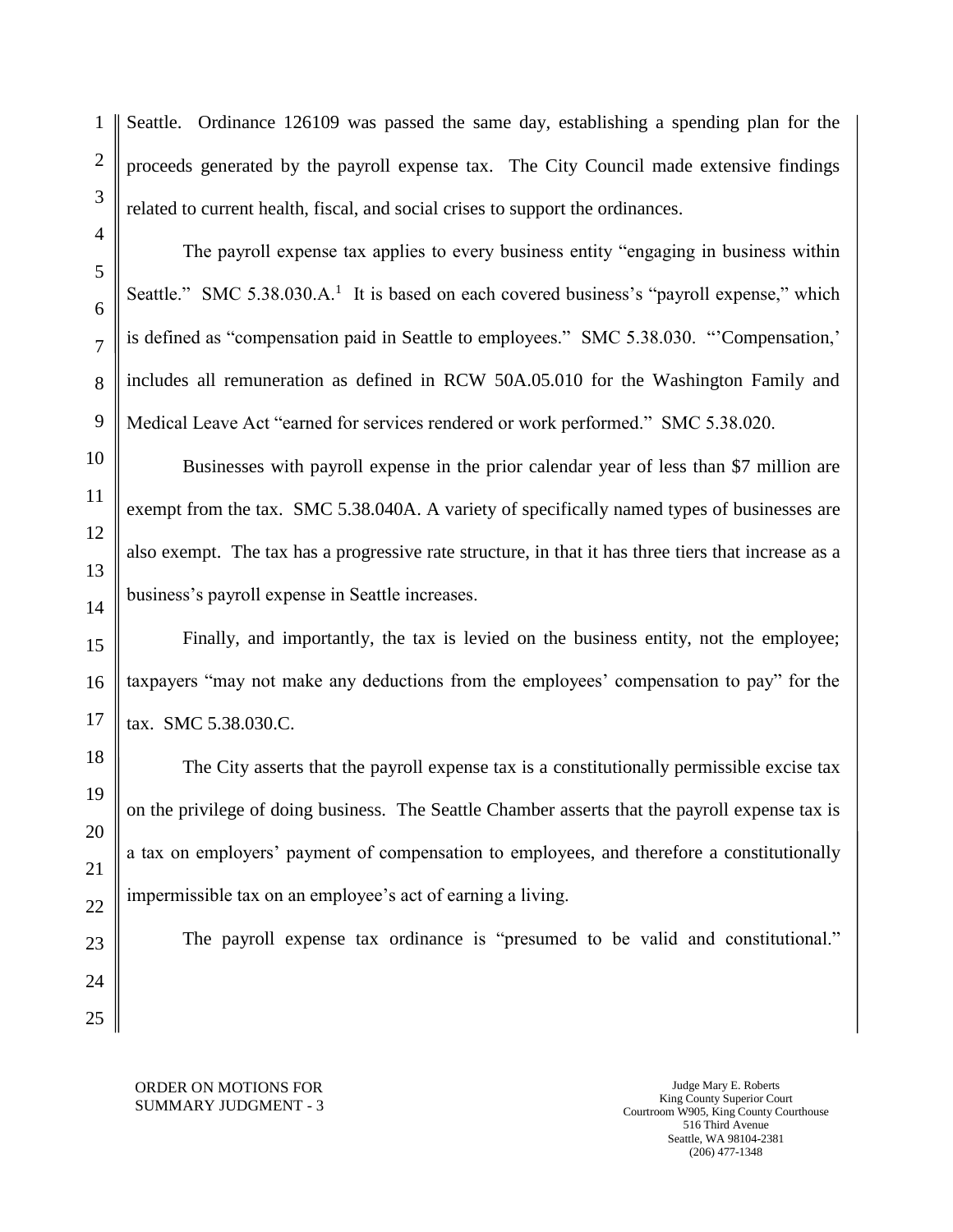1 2 *Watson v. City of Seattle,* 189 Wn.2d 149, (2017). The Seattle Chamber, as the challenging party, "has the burden of showing unconstitutionality." *Id.* 

Cities have extensive taxing authority under the Washington State Constitution. *Id.* at 170. The court is to liberally construe this taxing authority. *Id.* at 166.

The Washington State Attorney General in 1951 issued an opinion in response to the question of whether a city could impose a payroll expense tax on businesses, stating that, "[a] city may impose a tax for general revenue purposes upon employers based on payrolls for persons employed within the city." 1949-51 Wash. Att'y Gen. Op. No. 469 (1951). That opinion approved the imposition of taxes upon city employers measured by payroll for persons employed within the city.

The City and the Seattle Chamber each rely heavily on a Washington State Supreme Court case from 1952. In *Cary v. City of Bellingham,* 41 Wn.2d 468 (1952), the court struck down a tax imposed on all employees. The ordinance at issue required "that all employees within the City of Bellingham secure a yearly license." *Id.*, at 468. The court held that "[t]he right to earn a living by working for wages is not a 'substantive privilege granted or permitted by the state.'" *Id.* at 472 (*quoting Inc. v. Huntley,* 39 Wn.2d 191 (1951) (holding a corporate net income tax unconstitutional as a property tax because taxpayers were liable by nature of receiving net income, not by nature of operating a business)).

Here, the payroll expense is levied on businesses based on their aggregate payroll expense; businesses are expressly prohibited from passing the expense of the tax on to

24 25  $\overline{a}$ 

3

4

5

6

7

8

9

10

11

12

13

14

15

16

17

18

19

20

21

22

23

<sup>1</sup> SMC sh. 5.38, which imposes the payroll expense tax, is set forth in Ordinance 126108.

## ORDER ON MOTIONS FOR SUMMARY JUDGMENT - 4

Judge Mary E. Roberts King County Superior Court Courtroom W905, King County Courthouse 516 Third Avenue Seattle, WA 98104-2381 (206) 477-1348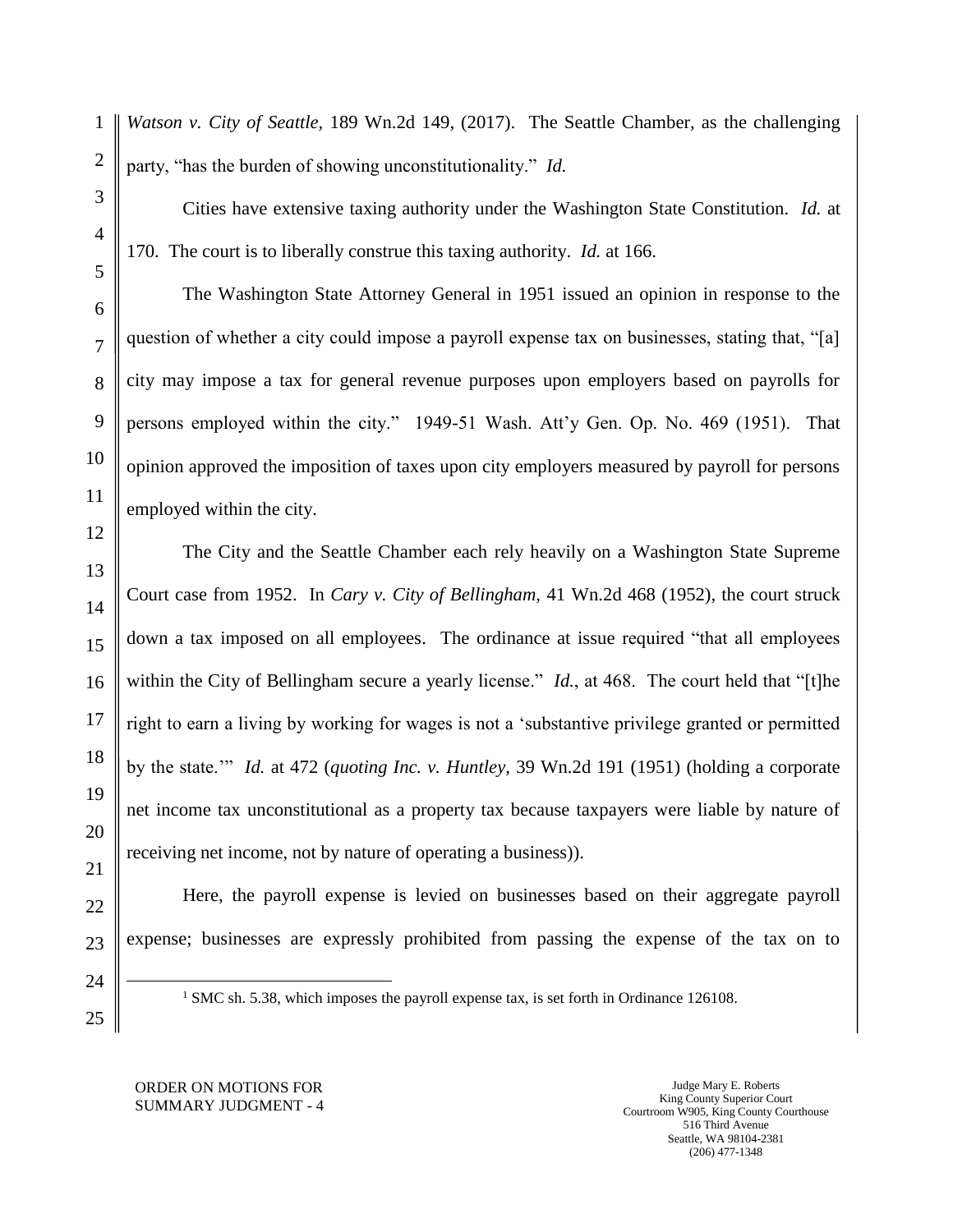employees in the form of wage deductions. Unlike in *Cary,* there is no burden on employees' "right to earn a living by working for wages."

Finally, this court is not here to rule on the wisdom of the policy behind the City's decision to impose the payroll expense tax.

The City has authority to tax all business activities in the City. The payroll expense tax is an excise tax measured by payroll expenses and paid by businesses that engage in business with employees in the City. Employees do not pay the tax. The court concludes that the payroll expense tax is a permissible tax on the privilege of doing business.

The court rules, as a matter of law, that the City's payroll expense tax is a valid excise tax on business under the taxing authority granted to cities by the Washington State Constitution and statutes.

The Seattle Chamber's motion for summary judgment finding the tax unconstitutional is DENIED.

The City's motion for summary judgment finding the tax to be constitutional is GRANTED.

The court ORDERS that the Plaintiff's complaint for declaratory judgment and all of the Plaintiff's claims are DISMISSED WITH PREJUDICE.

DATED this 4th day of June, 2021.

See digital signature\_\_\_\_\_\_\_\_\_\_\_\_\_\_\_\_\_ JUDGE MARY E. ROBERTS

ORDER ON MOTIONS FOR SUMMARY JUDGMENT - 5

Judge Mary E. Roberts King County Superior Court Courtroom W905, King County Courthouse 516 Third Avenue Seattle, WA 98104-2381 (206) 477-1348

1

2